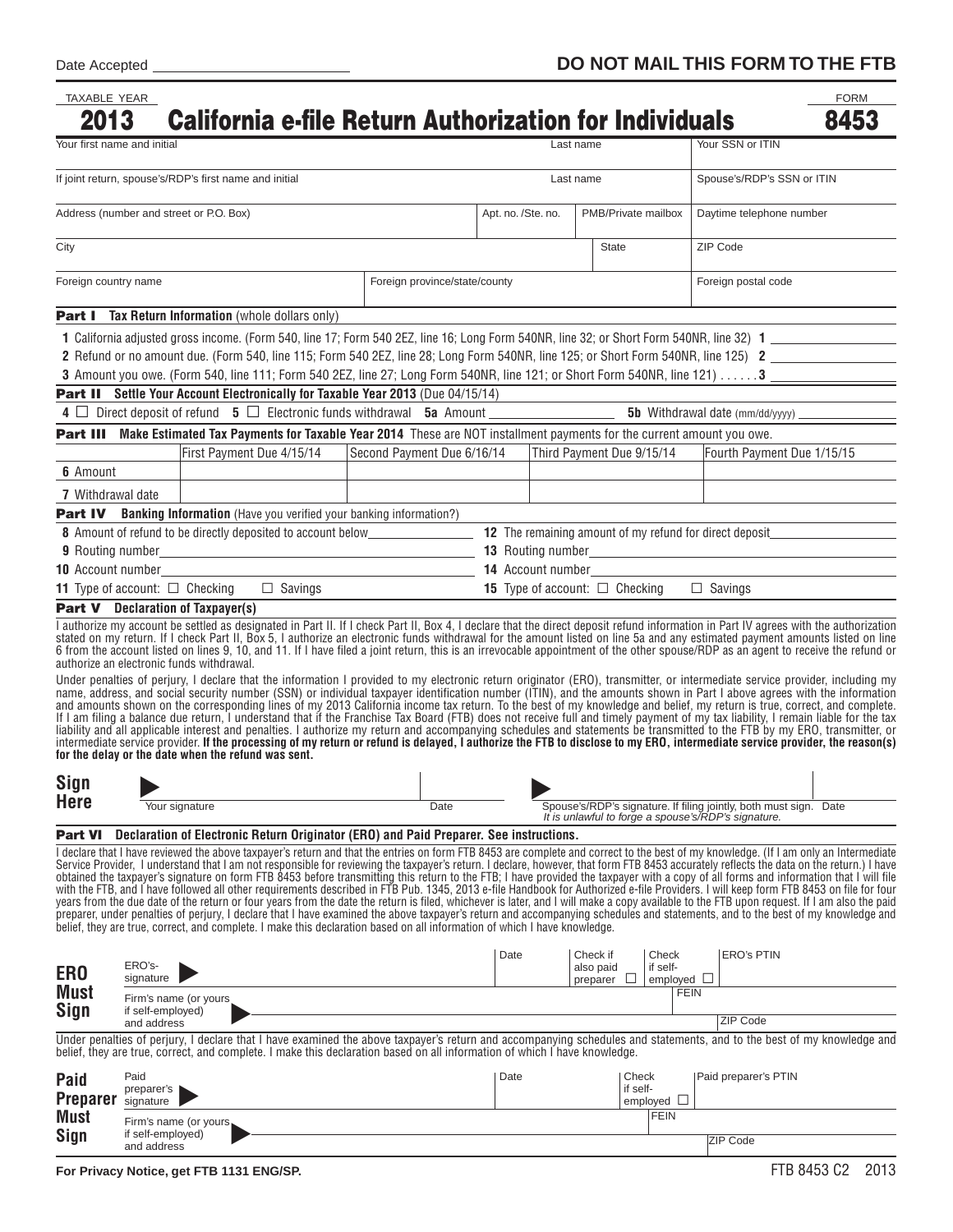**California e-file Return Authorization for Individuals**

## General Information

## A Purpose of Form FTB 8453

Form FTB 8453, California e-file Return Authorization for Individuals, is the signature document for individual e-file returns. By signing this form the taxpayer, electronic return originator (ERO), and paid preparer declare that the return is true, correct, and complete. Additionally, the signatures authorize the electronic transmission of the return to the Franchise Tax Board (FTB) and the execution of any designated electronic account settlement. The form does not serve as proof of filing an electronic return — the acknowledgement containing the date of acceptance for the accepted return is that proof.

## B ERO and Paid Preparer Responsibilities

As an authorized e-file provider, you must:

- **•** Review the taxpayer's return, plus entries and banking information on form FTB 8453. Obtain each taxpayer's signature after you prepare the return but before you transmit it.
- **•** Sign form FTB 8453.
- **•** Provide taxpayer(s) with:
	- **–** A signed original or copy of form FTB 8453.
	- **–** Original Form(s) W-2, W-2G, and 1099R.
	- **–** A copy of the taxpayer's return and associated forms and schedules.
- **•** Retain the original or faxed signed form FTB 8453 for four years from the due date of the return or four years from the date the return is filed, whichever is later. (**Exception:** VITA/TCE/Not for Profit Sites – Give the signed form FTB 8453 to the taxpayer.)

## C Taxpayer Responsibilities

**Before** your ERO can e-file your return, you must:

- **•** Verify all information on form FTB 8453, including SSN(s), ITIN(s), and banking information. Confirm your routing and account numbers.
- **•** Inspect a copy of the return and ensure the information is correct.
- **•** Sign form FTB 8453 after the return is prepared but before it is transmitted.
- **•** Submit the signed form FTB 8453 to your ERO (fax is acceptable).

**After** your return is e-filed, you must retain the following documents for the California statute of limitations period:

- **•** Form FTB 8453 (signed original or copy of the form).
- **•** Original Form(s) W-2, W-2G, and 1099R.
- **•** A paper copy of Form 540, Form 540 2EZ, Long or Short Form 540NR.
- **•** A paper copy of your federal tax return.
- **•** A paper copy of your other state income tax return if you claimed the California Other State Tax Credit. Refer to California Schedule S.

The California statute of limitations is the later of four years from the due date of the return or four years from the date the return is filed. (**Exception:** An extended statute of limitations period may apply for California or federal tax returns that are related to or subject to a federal audit.)

## D Refund Information

Check your tax refund status at **ftb.ca.gov** and search for **refund status** or call our automated phone service at 800.338.0505.

### E Paying Your Taxes

If you owe tax, you must pay it by April 15, 2014, to avoid penalties and interest. When you e-file, you can choose from the following payment options:

- **• Pay by electronic funds withdrawal:** You can have all or part of your balance due withdrawn electronically from your bank account on the date you choose. See Part II.
- **• Pay online:** You can pay the amount owed using Web Pay, our secure online payment service. Go to **ftb.ca.gov** for more information.
- **• Pay by credit card:** You can use your Discover, MasterCard, Visa, or American Express card to pay your tax. Go to **officialpayments.com** or call 800.272.9829. Use jurisdiction code 1555. Official Payments Corp. charges a convenience fee for using this service. If you pay by credit card, **do not** mail the voucher (FTB 3582, Payment Voucher for Individual e-filed Returns) to us.
- **• Pay by check or money order:** You can pay by check or money order using FTB 3582. Mail FTB 3582 with your check or money order to us using the address printed on the voucher. Make all checks or money orders payable in U.S. dollars and drawn against a U.S. financial institution.

**Mandatory e-pay –** If you are required by Revenue and Taxation Code Section 19011.5 to make your payments electronically, you must make your tax return payment electronically (e.g. EFW or Web Pay). Go to **ftb.ca.gov** and search for **mandatory epay** for more information.

#### Specific Instructions

#### Date of Acceptance

Enter the date the FTB accepts the return in the space at the top of form FTB 8453.

## Part II – Settle Your Account Electronically

Using direct deposit or electronic funds withdrawal is voluntary and applies only to the return you are filing at this time. If you want your refund directly deposited into one or more accounts, or your payment withdrawn electronically from your account, you must complete the banking information on your return and complete Parts II and IV of form FTB 8453 **before transmitting the return.**

We will not honor requests completed after transmission of the return. Be sure the account information is correct. If the bank or financial institution rejects the electronic funds withdrawal due to an error in the routing number or account number, we will send you a notice that may include penalties and interest.

**To cancel an electronic funds withdrawal,** you must call FTB e-Programs Customer Service at 916.845.0353 at least **two working days** before the date of the withdrawal.

# Part III – Make Estimated Tax Payments for 2014

When you e-file you may opt to schedule the electronic payment of estimated tax payments for taxable year 2014. The amounts you designate on line 6 will be withdrawn from the account listed on lines 9, 10, and 11 on the date you select. Be sure to select a date on or before the due date of the estimated tax payment to avoid penalties and interest charges.

**To cancel a scheduled estimated tax payment,** you must call the FTB e-Programs Customer Service at 916.845.0353 at least **two working days** before the date of the withdrawal.